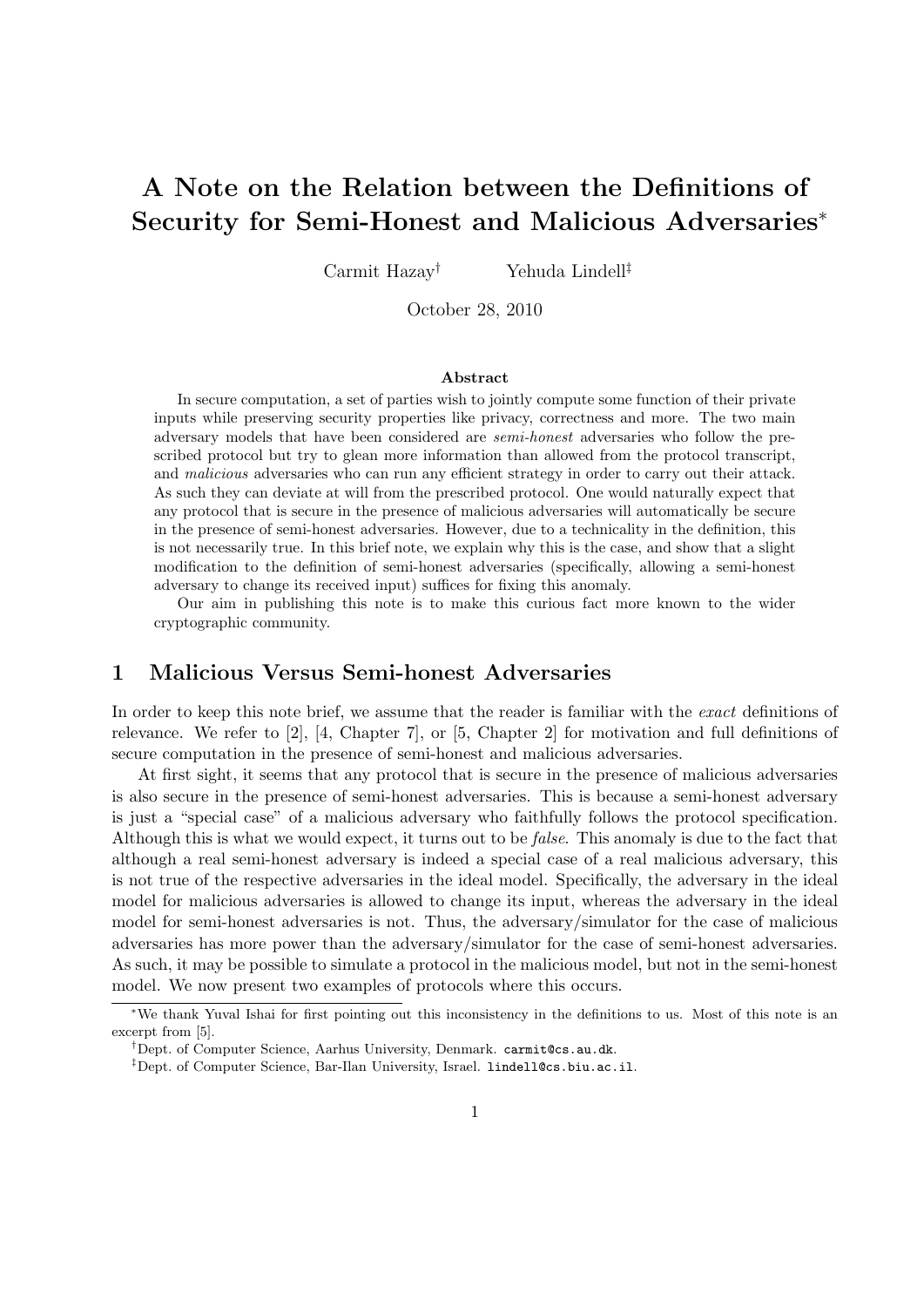**Example 1 – secure AND.** Consider the case of two parties computing the *binary AND* function  $f(x, y) = x \land y$ , where only party  $P_2$  receives output. Note first that if party  $P_2$  uses input 1, then by the output received it can fully determine party  $P_1$ 's input (if the output is 0 then  $P_1$  had input 0, and otherwise it had input 1). In contrast, if party  $P_2$  uses input 0 then it learns nothing about *P*1's input, because the output equals 0 irrespective of the value of *P*1's input. The result of this observation is that in the ideal model, an adversary corrupting  $P_2$  can always learn  $P_1$ 's exact input by sending the trusted party the input value 1. Thus, *P*1's input is always revealed. In contrast, in the ideal model with a semi-honest adversary, *P*1's input is only revealed if the corrupted party has input 1; otherwise, the adversary learns nothing whatsoever about  $P_1$ 's input. We use the above observations to construct a protocol that securely computes the binary AND function in the presence of malicious adversaries, but is not secure in the presence of semi-honest adversaries; see Protocol 1.

| PROTOCOL 1 (A Protocol for Binary AND)                          |
|-----------------------------------------------------------------|
| • Input: $P_1$ has an input bit x and $P_2$ has an input bit y. |
| • <b>Output:</b> The binary value $x \wedge y$ for $P_2$ only.  |
| • The protocol:                                                 |
| 1. $P_1$ sends $P_2$ its input bit x.                           |
| 2. $P_2$ outputs the bit $x \wedge y$ .                         |
|                                                                 |

We have the following claims:

**Claim 2** *Protocol 1 securely computes the binary AND function in the presence of malicious adversaries.*

**Proof:** We separately consider the case where  $P_1$  is corrupted and the case where  $P_2$  is corrupted. If  $P_1$  is corrupted, then the simulator  $S$  (for malicious adversaries) receives from  $A$  the bit that it sends to  $P_2$  in the protocol. This bit fully determines the input of  $P_1$  to the function and so S just sends it to the trusted party, thereby completing the simulation. In the case where  $P_2$  is corrupted, *S* sends input 1 to the trusted party and receives back an output bit *b*. By the observation above, *b* is the input of the honest  $P_1$  in the ideal model. Thus, the simulator  $S$  just hands  $A$  the bit  $x = b$ as the value that A expects to receive from the honest  $P_1$  in a real execution. It is immediate that the simulation here is perfect. **The State** 

We stress that the above works because  $P_2$  is the only party to receive output. If  $P_1$  also were to receive output, then  $S$ 's simulation in the case of a corrupted  $P_2$  would not work. In order to see this, consider an adversary who corrupts  $P_2$ , uses input  $y = 0$  and outputs its view in the protocol, including the bit *x* that it receives from  $P_1$ . In this case, *S* cannot send  $y = 1$  to the trusted party because  $P_1$ 's output would not be correctly distributed. Thus, it must send  $y = 0$ , in which case the view that it generates for  $A$  cannot always be correct because it does not know the input bit *x* of *P*1.

**Claim 3** *Protocol 1 does not securely compute the binary AND function in the presence of semihonest adversaries.*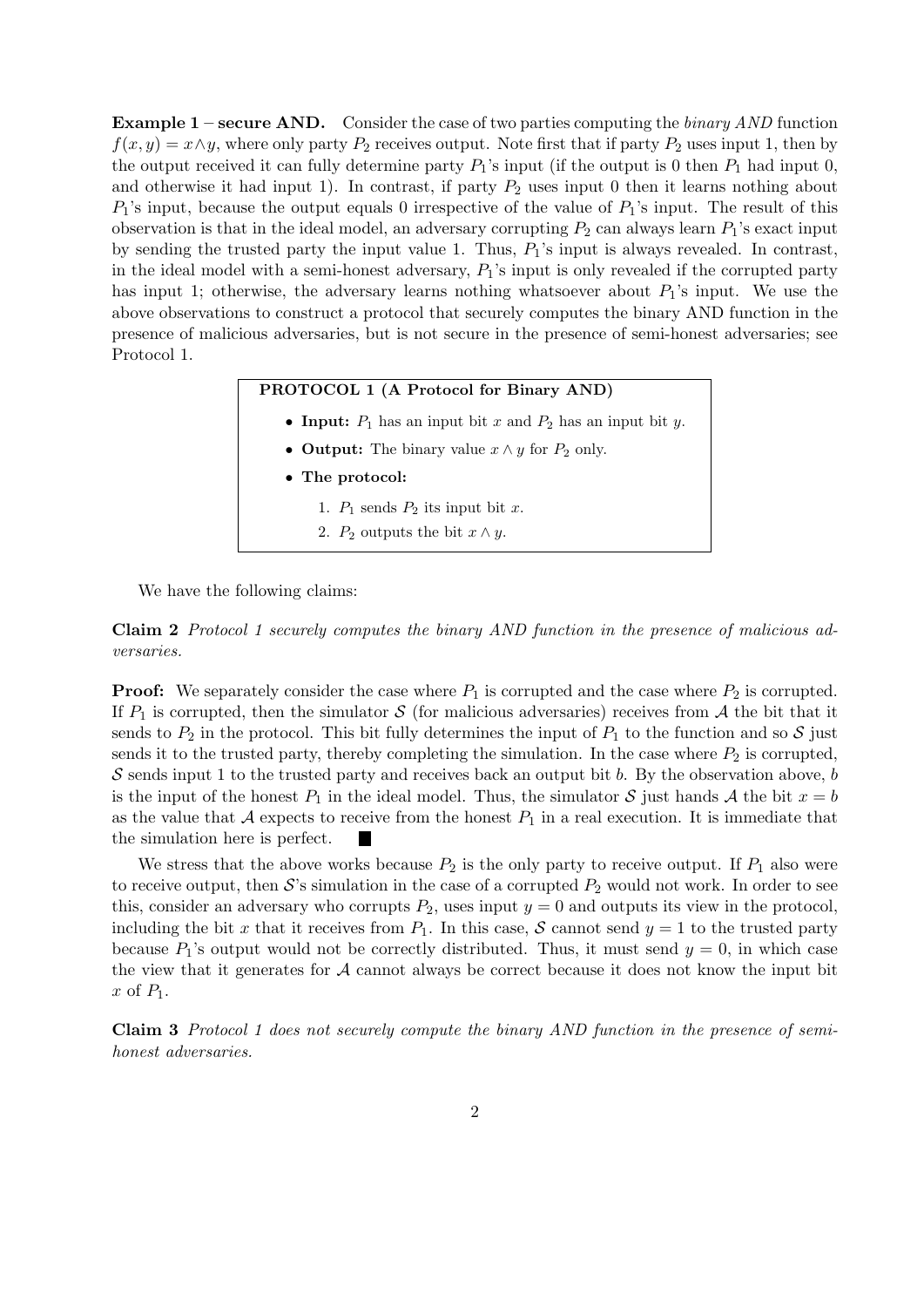**Proof:** Consider the simulator  $S_2$  (for semi-honest adversaries) that is guaranteed to exist for the case where  $P_2$  is corrupted. Then,  $S_2$  is given  $y$  and  $x \wedge y$  and must generate the view of  $P_2$  in the computation. However, this view contains the value  $x$  that  $P_1$  sends to  $P_2$  in the protocol. Now, if  $y = 0$  and *x* is random, then there is no way that  $S_2$  can guess the value of *x* with probability greater than 1*/*2. We conclude that the protocol is not secure in the presence of semi-honest adversaries. **The Second Service** 

We remark that in fact, the AND function for the case of semi-honest adversaries is *complete*, and as such, implies the existence of oblivious transfer [1]. In contrast, as we have shown, in the case of malicious adversaries it can be securely computed unconditionally, without any hardness assumptions. As such it is *trivial*.

This leads to the following remarkable corollary:

**Corollary 4** *There exists a binary function (where only one party receives output) that is* trivial *in the presence of malicious adversaries and* complete *in the presence of semi-honest adversaries.*

**Example 2** – set union. Another example where this arises is the problem of set union over a large domain where only one party receives output. Specifically, consider the function  $f(X, Y) =$  $(\lambda, X \cup Y)$  where  $X, Y \subseteq \{0,1\}^n$  are sets of the same size, and  $\lambda$  denotes the "empty" output. We claim that the protocol where  $P_1$  sends its set  $X$  to  $P_2$  is secure in the presence of malicious adversaries. This follows for the exact same reasons as above because a corrupted  $P_2$  in the malicious model can replace its input set Y with a set Y' of the same size, but containing random values. Since the sets contain values of length *n*, it follows that the probability that  $X \cap Y \neq \emptyset$  is negligible. Thus, the output that  $P_2$  receives completely reveals the input of  $P_1$ . In contrast, if a corrupted party cannot change its input, then when  $X \cap Y \neq \phi$  the elements that are common to both sets are hidden. Specifically, if five elements are common to both sets, then *P*<sup>2</sup> knows that there are five common elements, but does not have any idea as to which are common. Thus, for the same reasons as above, the protocol is not secure in the presence of semi-honest adversaries. Once again, we stress that this works when only one party receives output; in the case where both parties receive output, securely computing this functionality is highly non-trivial.

**Discussion.** It is our opinion that the above phenomenon should not be viewed as an "annoying" technicality". Rather it points to a problem in the definitions that needs to be considered. Our position is that it would be better to define semi-honest adversaries as adversaries that *are allowed to change their input* before the computation starts (e.g., by rewriting the value on their input tape), and once the computation begins must behave in a semi-honest fashion as before. Conceptually, this makes sense because parties are allowed to choose their own input and this is not adversarial behavior. In addition, this model better facilitates the "compilation" of protocols that are secure in the semi-honest model into protocols that are secure in the malicious model. Indeed, in order to prove the security of the protocol of [3], and specifically the compilation of a protocol for the semi-honest model into one that is secure in the presence of malicious adversaries, Goldreich introduces the notion of augmented semi-honest behavior, which is exactly as described above; see Definition 7.4.24 in Section 7.4.4.1 of [4]. We stress that all protocols presented in this book that are secure in the presence of semi-honest adversaries are also secure in the presence of *augmented semihonest adversaries*. Furthermore, as stated in the following proposition, security in the malicious model implies security in the augmented semi-honest model, as one would expect.